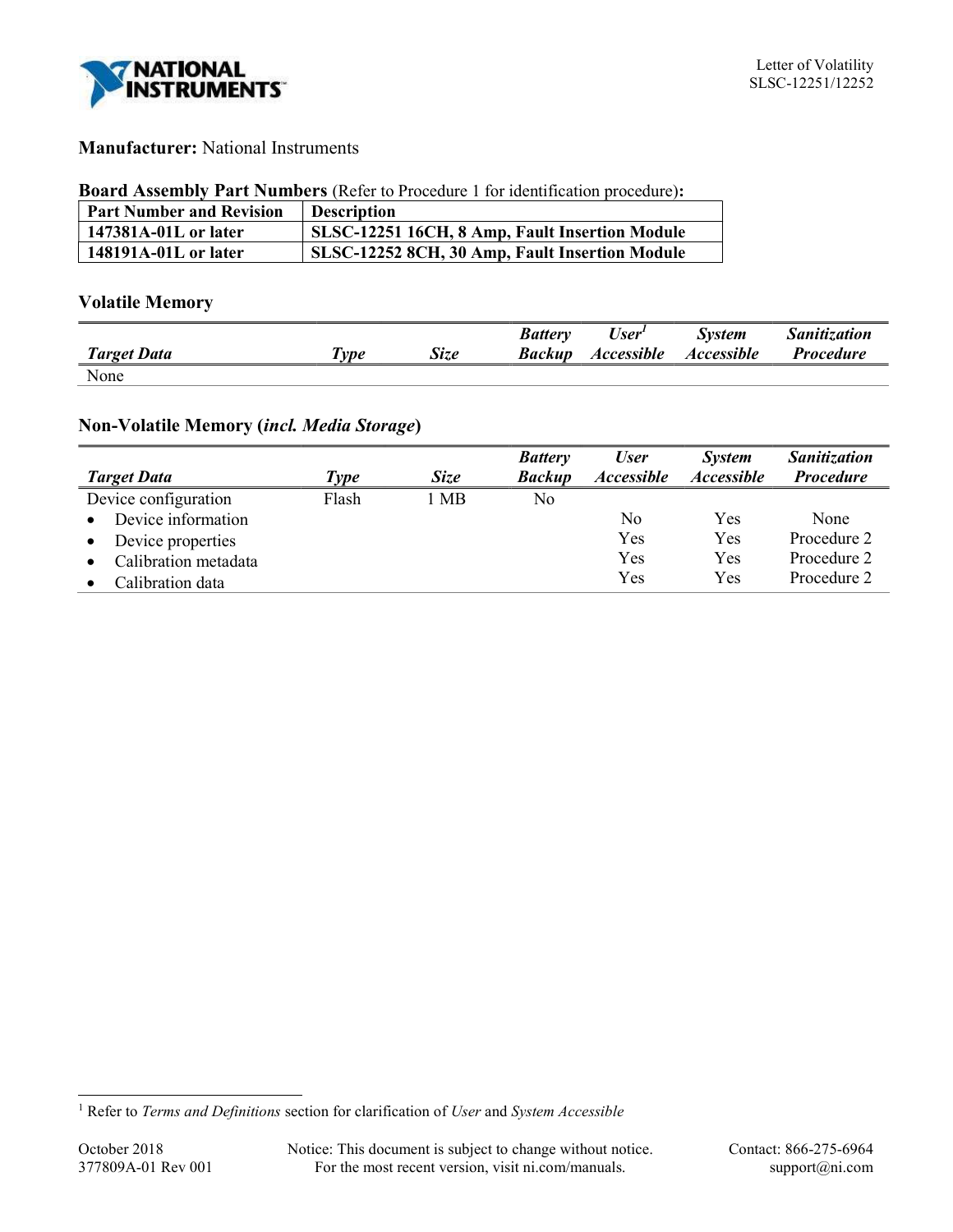

## Procedures

## Procedure 1 – Board Assembly Part Number identification:

To determine the Board Assembly Part Number and Revision, refer to the label applied to the surface of your product. The Assembly Part Number should be formatted as "555555a-01L" where "a" is the letter revision of the assembly (e.g.  $A, B, C$ ...).

## Procedure 2 – Erasing the Device Configuration Flash:

LabVIEW 2015, or newer versions supporting SLSC, must be used to execute the following procedures. The SLSC driver version 18.5 or newer is also required. The necessary library is located at <LabVIEW\_DIR>\vi.lib\SLSC. Following this procedure will render the device inoperable. Contact NI Support for help backing up the contents prior to erasing if it is necessary to recover operations.



- 1. Open a new LabVIEW VI
- 2. Add "Initialize Session.vi" to open a NVMEM session
	- a. From the dropdown menu below the VI icon, select "NVMEM Area"
	- b. Create a control at the "NVMEM areas" port. On the front panel, select from the control's dropdown menu the device's raw area. Selection will be formatted as follows: <SLSC Chassis name in NI MAX>-Mod<Slot Number>/raw
- 3. Add "Set NVMEM Bytes.vi"
	- a. Connect the "session out" port from "Initialize Session.vi" to the "session in" port.
	- b. Connect the "error out" port from "Initialize Session.vi" to the "error in" port.
	- c. Create a constant at the "data address" port and set the value to 0
	- d. Create a constant at the "password" port and set the value to "nislscuniversal"
- 4. Add "Scale By Power Of 2"
	- a. Create a constant at the "n" port and set the value to 20
	- b. Create a constant at the "x" port and set the value to 1
- 5. Add "Initialize Array"
	- a. Connect "x\*2^n" port from "Scale By Power Of 2" to the "dimension size" port
	- b. Create a constant at the "element" port.
	- c. Right click on the constant and select "U8" from the "Representation" section of the drop-down menu that appears.
	- d. Right click on the constant and select "Radix" from the "Visible Items" section of the drop-down menu that appears.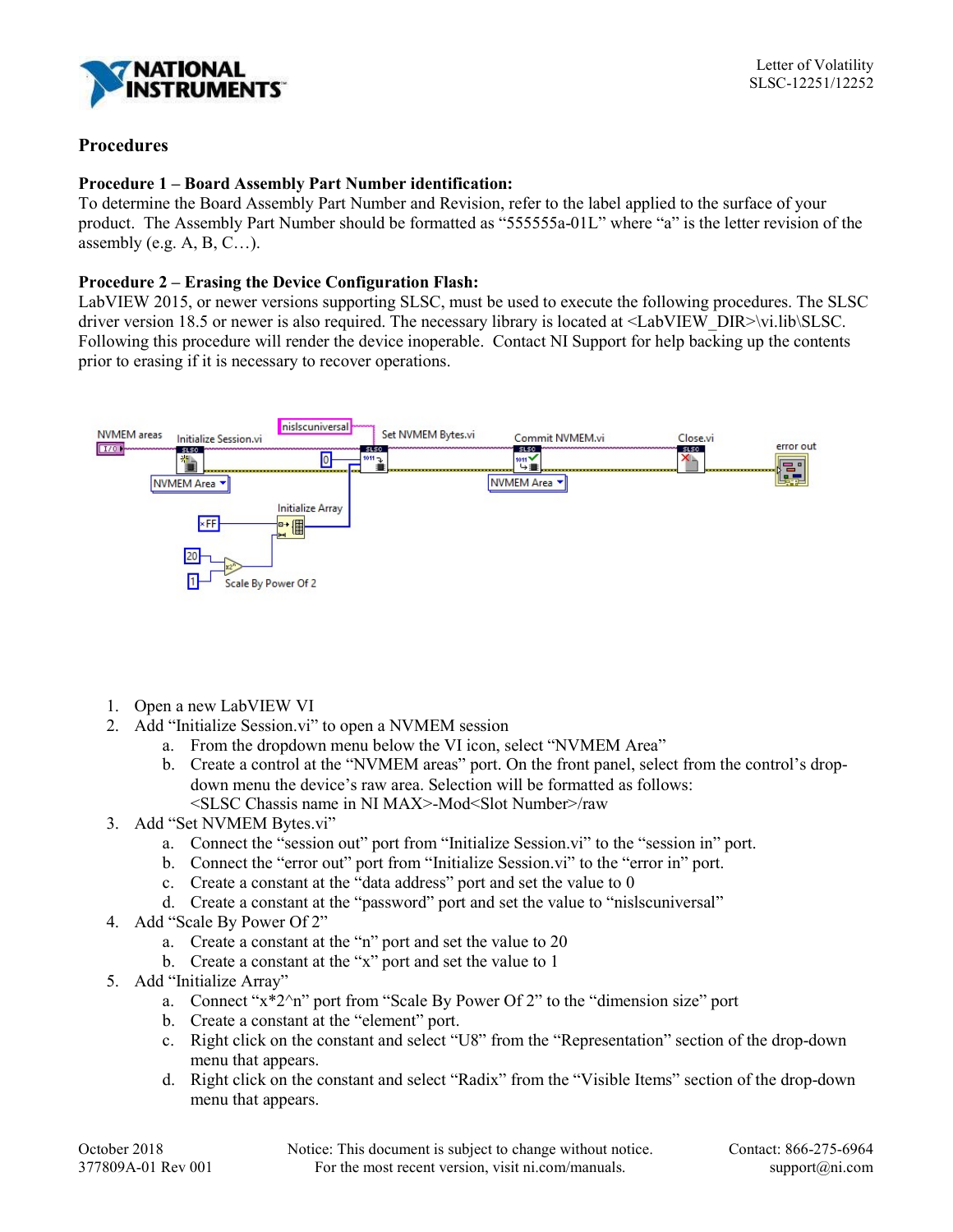

- e. Click the 'd' that appears to the left of the constant's value and select 'x' from the drop-down menu that appears.
- f. Enter "FF" into the constant, or another hex pattern to write to each byte of flash.
- g. Connect the "initialized array" port to the "data" port of "Set NVMEM Bytes.vi"
- 6. Add "Close.vi"
	- a. Connect the "session out" port from "Initialize Session.vi" to the "session in" port.
	- b. Connect the "error out" port from "Initialize Session.vi" to the "error in" port.
	- c. Create an indicator at the "error out" port
- 7. Run the VI. Ensure there are no errors reported on the "error out" indicator.

 $\Delta$  Caution: This erase procedure renders the module inoperable. If you want to use a module again after erasing the Configuration Flash without having stored a copy of the original flash contents, contact National Instruments for information about costs and procedures to return the module to the factory for repair.